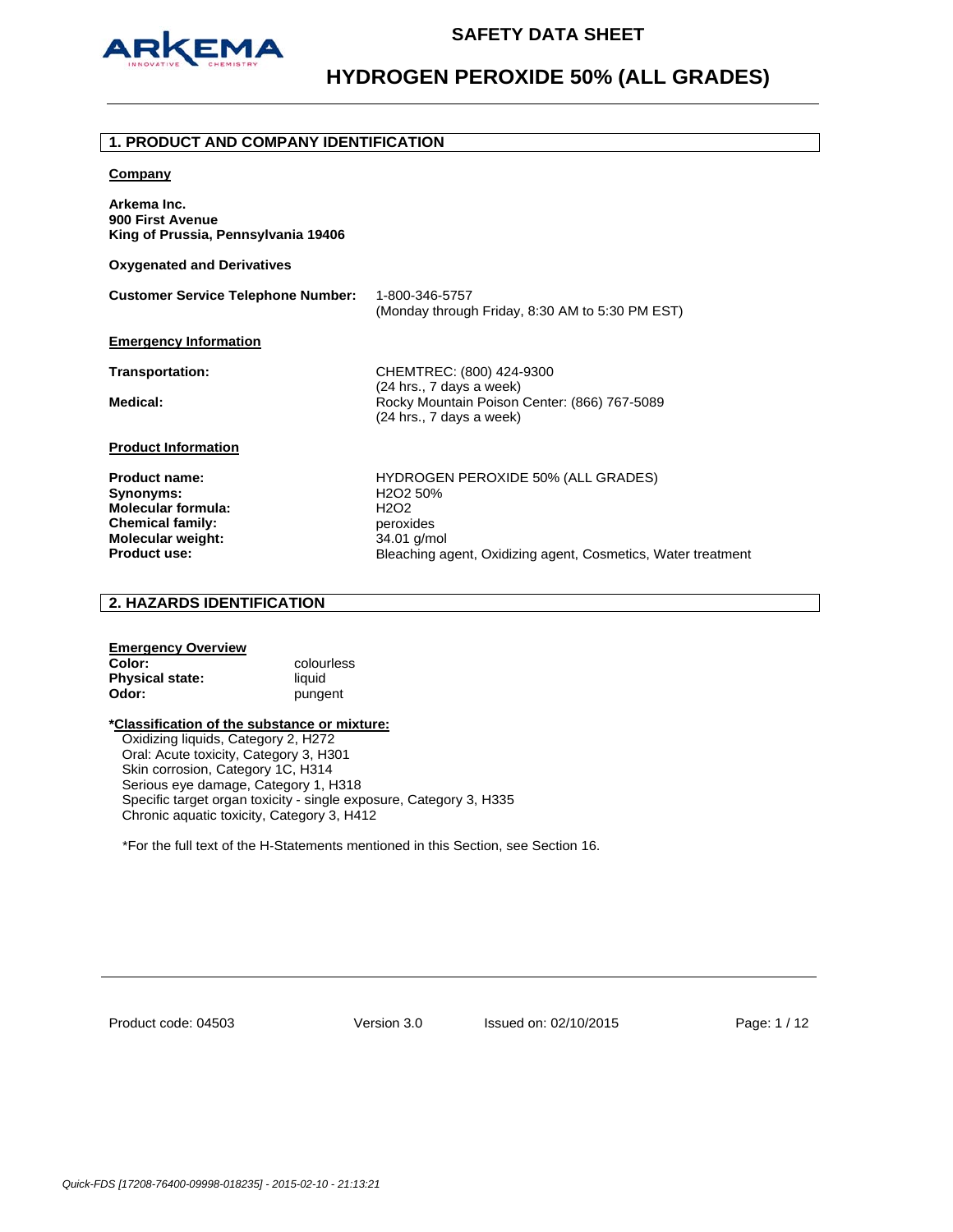

# **HYDROGEN PEROXIDE 50% (ALL GRADES)**

### **GHS-Labelling**



Signal word: **Danger**

## **Hazard statements:**

- H272 : May intensify fire; oxidiser.
- H301 : Toxic if swallowed.
- H314 : Causes severe skin burns and eye damage.
- H335 : May cause respiratory irritation.
- H412 : Harmful to aquatic life with long lasting effects.

Product code: 04503

Version 3.0 Issued on: 02/10/2015 Page: 2 / 12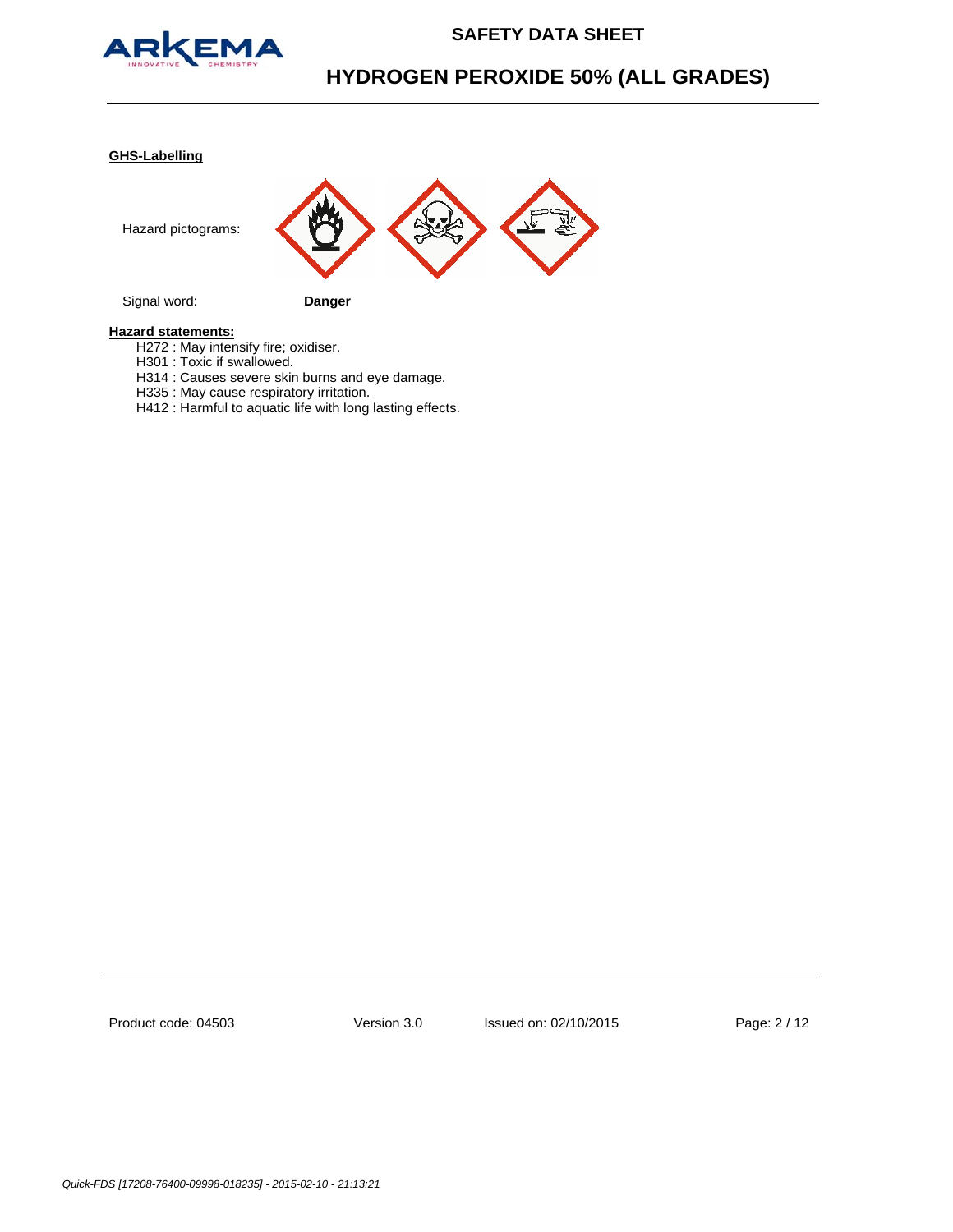

## **Precautionary statements:**

### **Prevention:**

- P210 : Keep away from heat.
- P220 : Keep/Store away from clothing/ combustible materials.
- P221 : Take any precaution to avoid mixing with combustibles.
- P261 : Avoid breathing gas/mist/vapours/spray.
- P264 : Wash skin thoroughly after handling.
- P270 : Do not eat, drink or smoke when using this product.
- P271 : Use only outdoors or in a well-ventilated area.
- P273 : Avoid release to the environment.
- P280 : Wear protective gloves/ protective clothing/ eye protection/ face protection.

### **Response:**

P301 + P310 : IF SWALLOWED: Immediately call a POISON CENTER or doctor/ physician.

P301 + P330 + P331 : IF SWALLOWED: Rinse mouth. Do NOT induce vomiting.

P303 + P361 + P353 : IF ON SKIN (or hair): Remove/ Take off immediately all contaminated clothing. Rinse skin with water/ shower.

P304 + P340 : IF INHALED: Remove victim to fresh air and keep at rest in a position comfortable for breathing. P305 + P351 + P338 : IF IN EYES: Rinse cautiously with water for several minutes. Remove contact lenses, if present and easy to do. Continue rinsing.

P310 : Immediately call a POISON CENTER or doctor/ physician.

P363 : Wash contaminated clothing before reuse.

P370 + P378 : In case of fire: Use dry sand, dry chemical or alcohol-resistant foam for extinction.

### **Storage:**

P403 + P233 : Store in a well-ventilated place. Keep container tightly closed. P405 : Store locked up.

### **Disposal:**

P501 : Dispose of contents/ container to an approved waste disposal plant.

### **Supplemental information:**

### **Potential Health Effects:**

If swallowed:

May cause: gastrointestinal symptoms, ulceration, burns, accumulation of fluid in the lungs which may be delayed for several hours, (severity of effects depends on extent of exposure).

## **3. COMPOSITION/INFORMATION ON INGREDIENTS**

| <b>Chemical Name</b>     | CAS-No.   | Wt/Wt | <b>GHS Classification**</b>                 |
|--------------------------|-----------|-------|---------------------------------------------|
| <b>HYDROGEN PEROXIDE</b> | 7722-84-1 | 50 %  | H271, H301, H332, H335,<br>H314, H318, H412 |

Product code: 04503

Version 3.0 Issued on: 02/10/2015 Page: 3 / 12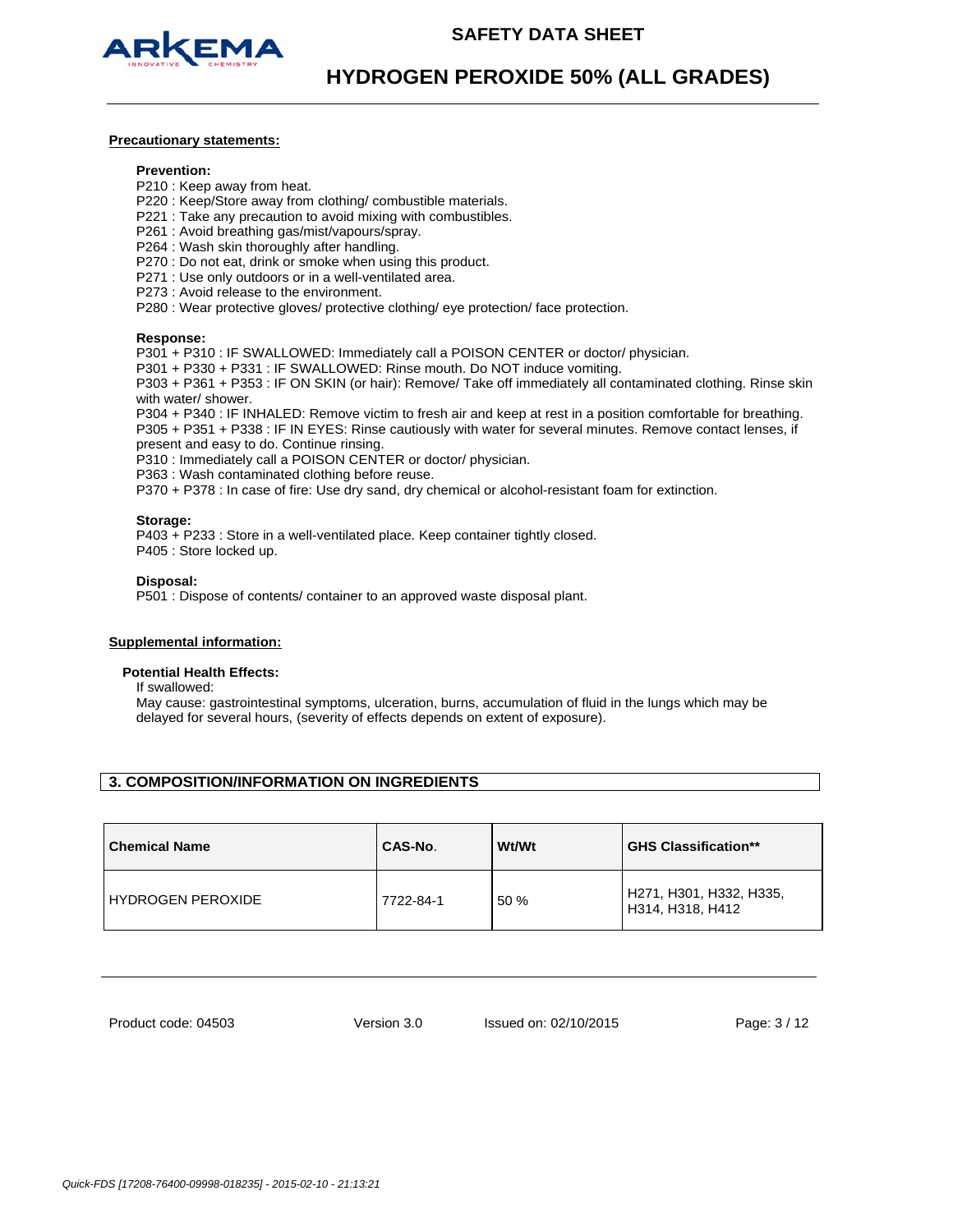

# **HYDROGEN PEROXIDE 50% (ALL GRADES)**

| Water<br>Not classified<br>50 %<br>7732-18-5 |  |  |  |  |
|----------------------------------------------|--|--|--|--|
|----------------------------------------------|--|--|--|--|

\*\*For the full text of the H-Statements mentioned in this Section, see Section 16.

## **4. FIRST AID MEASURES**

## **Inhalation:**

If inhaled, remove victim to fresh air. If not breathing, give artificial respiration. If breathing is difficult, give oxygen. Get medical attention immediately.

### **Skin:**

In case of contact, immediately flush skin with plenty of water for at least 15 minutes while removing contaminated clothing and shoes. Get medical attention immediately. Remove contaminated clothing and shoes. Wash clothing before reuse. Destroy contaminated shoes.

### **Eyes:**

In case of contact, immediately flush eyes with plenty of water for at least 15 minutes. Get medical attention immediately.

### **Ingestion:**

If swallowed, DO NOT induce vomiting unless directed to do so by medical personnel. Call a Poison Control Center. If victim is fully conscious, give a cupful of water. Never give anything by mouth to an unconscious person. Rinse mouth.

### **Notes to physician:**

Exposure to material may cause delayed lung injury resulting in pulmonary edema and pneumonitis. Exposed individuals should be monitored for 72 hours after exposure for the onset of delayed respiratory symptoms.

# **5. FIREFIGHTING MEASURES**

## **Extinguishing media (suitable):**

water spray, water fog

### **Protective equipment:**

Fire fighters and others who may be exposed to products of combustion should wear full fire fighting turn out gear (full Bunker Gear) and self-contained breathing apparatus (pressure demand / NIOSH approved or equivalent).

### **Further firefighting advice:**

Oxidizing material In case of major fire and large quantities: Evacuate area. Fight fire remotely due to the risk of explosion. Decomposition will release oxygen, which will intensify a fire. Cool closed containers exposed to fire with water spray. Closed containers of this material may explode when subjected to heat from surrounding fire. Do not allow run-off from fire fighting to enter drains or water courses. Fire fighting equipment should be thoroughly decontaminated after use.

### **Fire and explosion hazards:**

Product code: 04503

Version 3.0 Issued on: 02/10/2015 Page: 4 / 12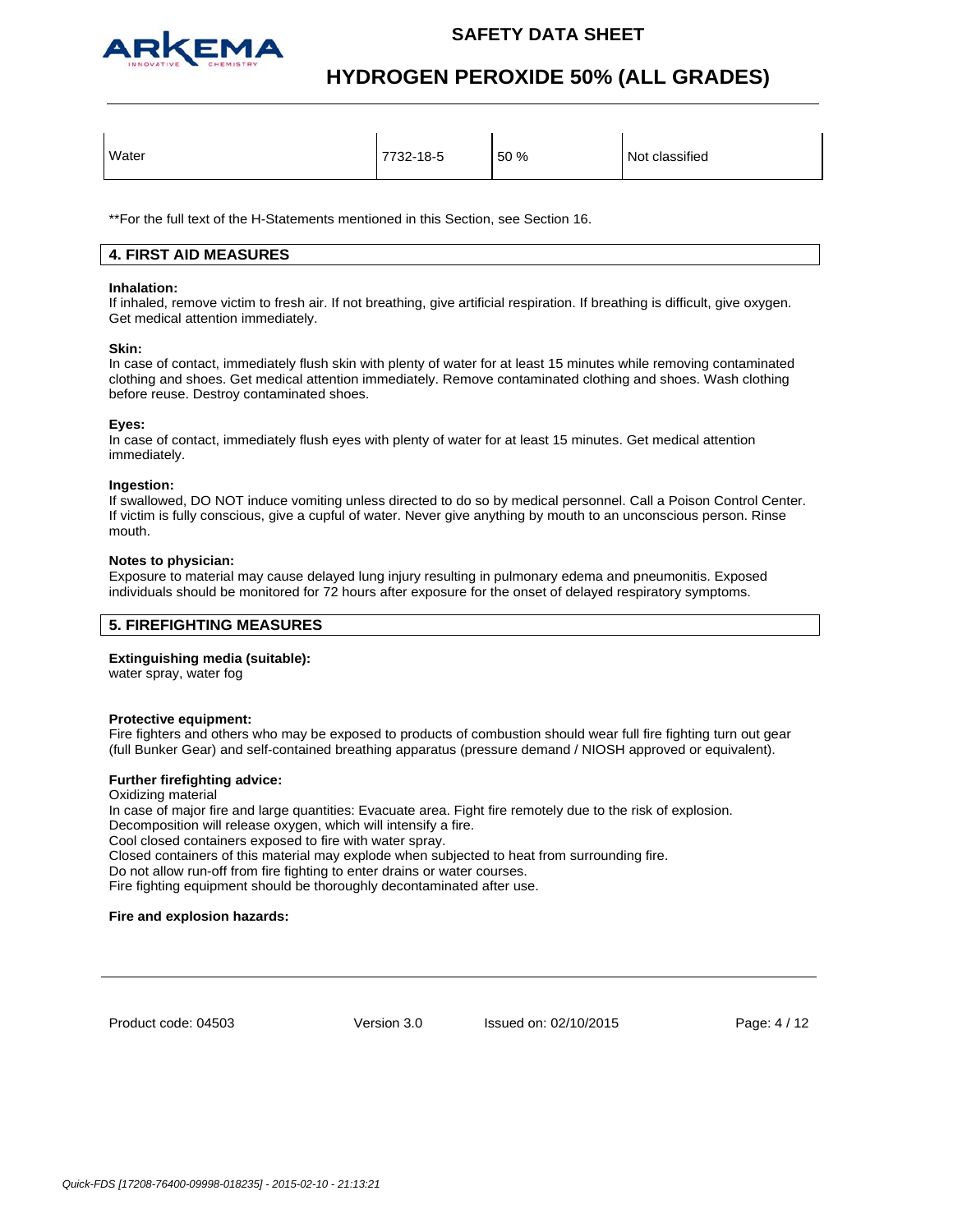

Solutions above 65% are especially hazardous as they do not contain enough water to remove the heat of decomposition by evaporation.

Explosive when mixed with combustible material. Avoid breathing fumes from fire exposed material.

# **6. ACCIDENTAL RELEASE MEASURES**

### **In case of spill or leak:**

Prevent further leakage or spillage if you can do so without risk. Evacuate area of all unnecessary personnel. Ventilate the area. Eliminate all ignition sources. Avoid generation of vapors. Avoid contact with cellulose, paper, sawdust or similar substances. Risk of self-ignition or promotion of fires. Combustible materials exposed to hydrogen peroxide should be rinsed immediately with large amounts of water to ensure that all the hydrogen peroxide is removed. Contain and collect spillage with non-combustible absorbent material such as clean sand, earth, diatomaceous earth or non-acidic clay and place into suitable properly labeled containers for prompt disposal. Avoid dispersal of spilled material and runoff and contact with soil, waterways, drains and sewers. Consult a regulatory specialist to determine appropriate state or local reporting requirements, for assistance in waste characterization and/or hazardous waste disposal and other requirements listed in pertinent environmental permits.

## **7. HANDLING AND STORAGE**

### **Handling**

# **General information on handling:**

Do not taste or swallow. Do not get in eyes, on skin, or on clothing. Avoid breathing vapor or mist. Keep from contact with clothing and other combustible materials. Keep away from heat, sparks and flames. Use only with adequate ventilation. Wash thoroughly after handling. Wear fire/ flame resistant/ retardant clothing. Prevent product contamination. Keep only in the original container. Store in tightly closed container. DO NOT CUT, DRILL, GRIND, OR WELD ON OR NEAR THIS CONTAINER. Emptied container retains vapor and product residue. Observe all labeled safeguards until container is cleaned, reconditioned or destroyed. Avoid contamination.

### **Storage**

### **General information on storage conditions:**

Store in tightly closed container. Store in cool, dry, well ventilated area away from sources of ignition such as flame, sparks and static electricity. Store out of direct sunlight in a cool well-ventilated place. Store in original container. Store away from combustibles and incompatible materials. Refer to National Fire Protection Association (NFPA) 430, Code for the Storage of Solid and Liquid Oxidizers.

### **Storage incompatibility – General:**

Store separate from acids, alkalies, reducing agents, and combustibles. Store separate from: Metallic oxides

Organic materials

Product code: 04503

Version 3.0 Issued on: 02/10/2015 Page: 5 / 12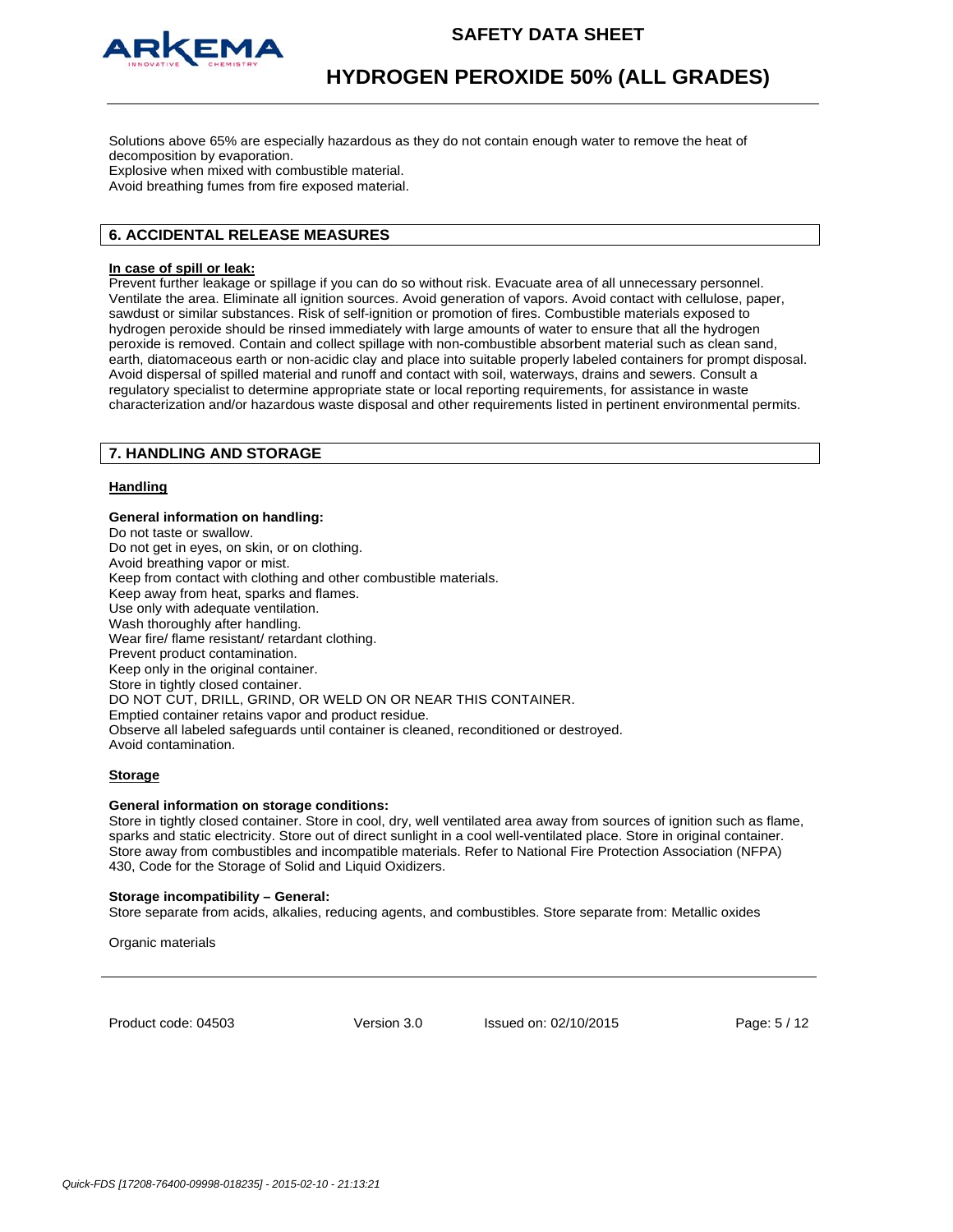

### **8. EXPOSURE CONTROLS/PERSONAL PROTECTION**

**Airborne Exposure Guidelines:**

### **HYDROGEN PEROXIDE (7722-84-1)**

US. ACGIH Threshold Limit Values

Time weighted average 1 ppm

US. OSHA Table Z-1 Limits for Air Contaminants (29 CFR 1910.1000)

PEL: 1 ppm (1.4 mg/m3)

Only those components with exposure limits are printed in this section. Limits with skin contact designation above have skin contact effect. Air sampling alone is insufficient to accurately quantitate exposure. Measures to prevent significant cutaneous absorption may be required. Limits with a sensitizer designation above mean that exposure to this material may cause allergic reactions.

### **Engineering controls:**

Investigate engineering techniques to reduce exposures below airborne exposure limits or to otherwise reduce exposures. Provide ventilation if necessary to minimize exposures or to control exposure levels to below airborne exposure limits (if applicable see above).If practical, use local mechanical exhaust ventilation at sources of air contamination such as open process equipment.

Consult ACGIH ventilation manual or NFPA Standard 91 for design of exhaust systems.

### **Respiratory protection:**

Avoid breathing vapor or mist. Where airborne exposure is likely or airborne exposure limits are exceeded (if applicable, see above), use NIOSH approved respiratory protection equipment appropriate to the material and/or its components. Full facepiece equipment is recommended and, if used, replaces need for face shield and/or chemical goggles. Consult respirator manufacturer to determine appropriate type equipment for a given application. Observe respirator use limitations specified by NIOSH or the manufacturer. For emergency and other conditions where there may be a potential for significant exposure or where exposure limit may be significantly exceeded, use an approved full face positive-pressure, self-contained breathing apparatus or positive-pressure airline with auxiliary self-contained air supply. Respiratory protection programs must comply with 29 CFR § 1910.134.

### **Skin protection:**

Wear appropriate chemical resistant protective clothing and chemical resistant gloves to prevent skin contact. When handling this material, gloves of the following type(s) should be worn: Neoprene

Polyvinylchloride

Impervious butyl rubber gloves

Wear a face shield, chemical goggles and chemical resistant clothing such as an approved splash protective suit made of SBR Rubber, PVC, Gore-Tex or a HAZMAT Splash Protective Suit (Level A, B, or C) when splashing may occur (such as connecting/disconnecting, mechanical first break). For foot protection, wear boots made of NBR, PVC, polyurethane, or neoprene. Overboots made of Latex or PVC, as well as firefighter boots or specialized HAZMAT boots are also permitted. DO NOT wear any form of boot or overboots made of nylon or nylon blends. DO NOT use cotton, wool or leather, as these materials react RAPIDLY with higher concentrations of hydrogen peroxide. Rinse immediately if skin is contaminated. Remove contaminated clothing and shoes immediately. Thoroughly rinse the outside of gloves and protective clothing with water prior to

Product code: 04503

Version 3.0 Issued on: 02/10/2015 Page: 6 / 12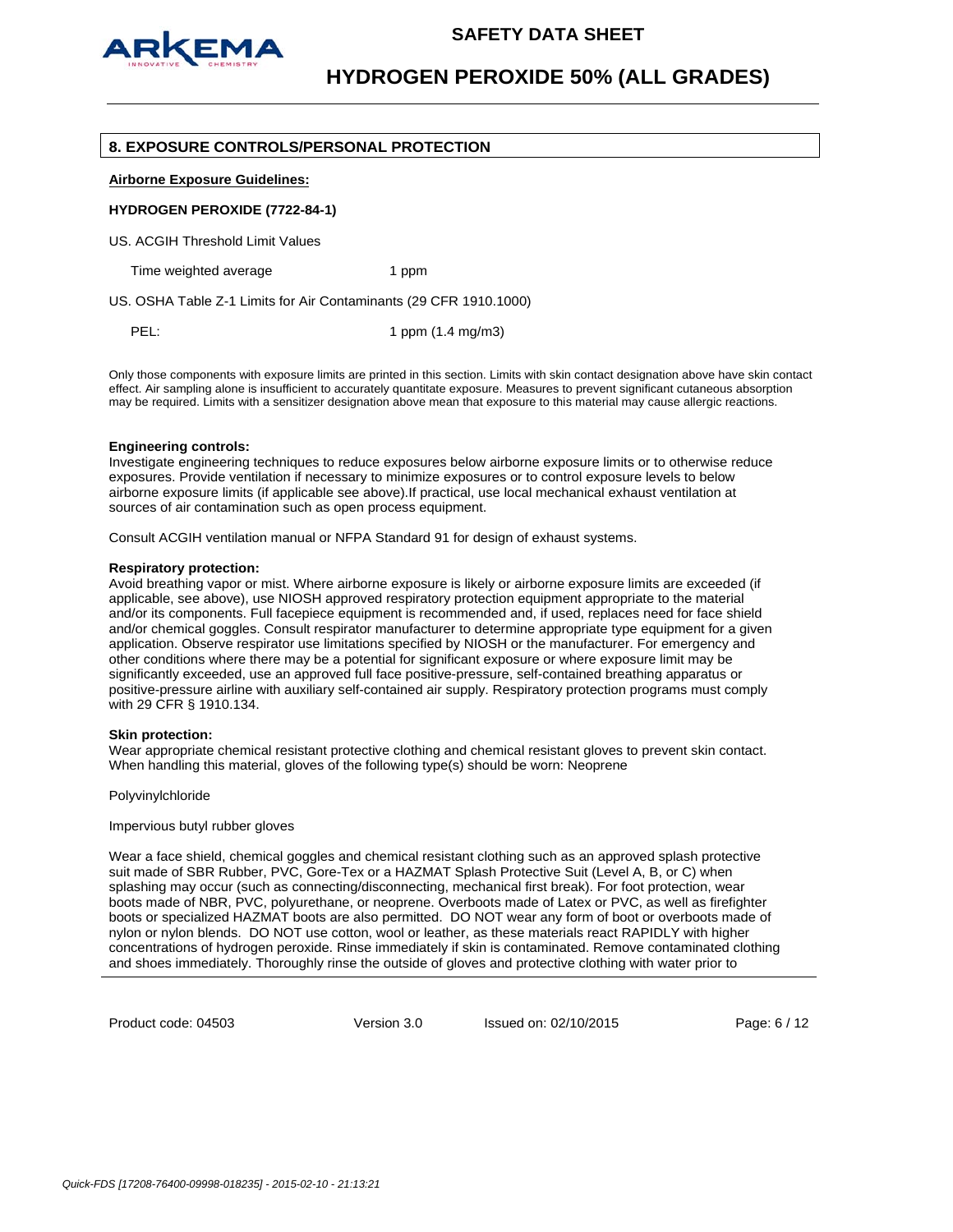

removal. Completely submerge hydrogen peroxide contaminated clothing or other materials in water prior to drying. Residual hydrogen peroxide, if allowed to dry on materials such as paper, fabrics, cotton, leather, wood or other combustibles can cause the material to ignite and result in a fire. Clean protective equipment before reuse. Provide a safety shower at any location where skin contact can occur. Wash thoroughly after handling.

### **Eye protection:**

Where there is potential for eye contact, wear a face shield, chemical goggles, and have eye flushing equipment immediately available.

# **9. PHYSICAL AND CHEMICAL PROPERTIES Color:** colourless **Physical state:** liquid **Odor:** pungent **Odor threshold:** No data available **Flash point** None. **Auto-ignition temperature:** Not applicable **Lower flammable limit (LFL):** Not applicable **Upper flammable limit (UFL):** Not applicable **pH:** No data available **Density: 1.196 g/cm3 (68 °F (20 °C)) Vapor pressure:** 18 mmHg (68 °F (20 °C)) **Relative vapor density:** 1.0 **Vapor density:** not determined **Boiling point/boiling range:**  237 °F (114 °C) **Freezing point:** -62 °F (-52 °C) **Evaporation rate:** No data available **Solubility in water:** completely soluble **% Volatiles:** 100 % **Molecular weight:** 34.01 g/mol

Version 3.0 Issued on: 02/10/2015 Page: 7 / 12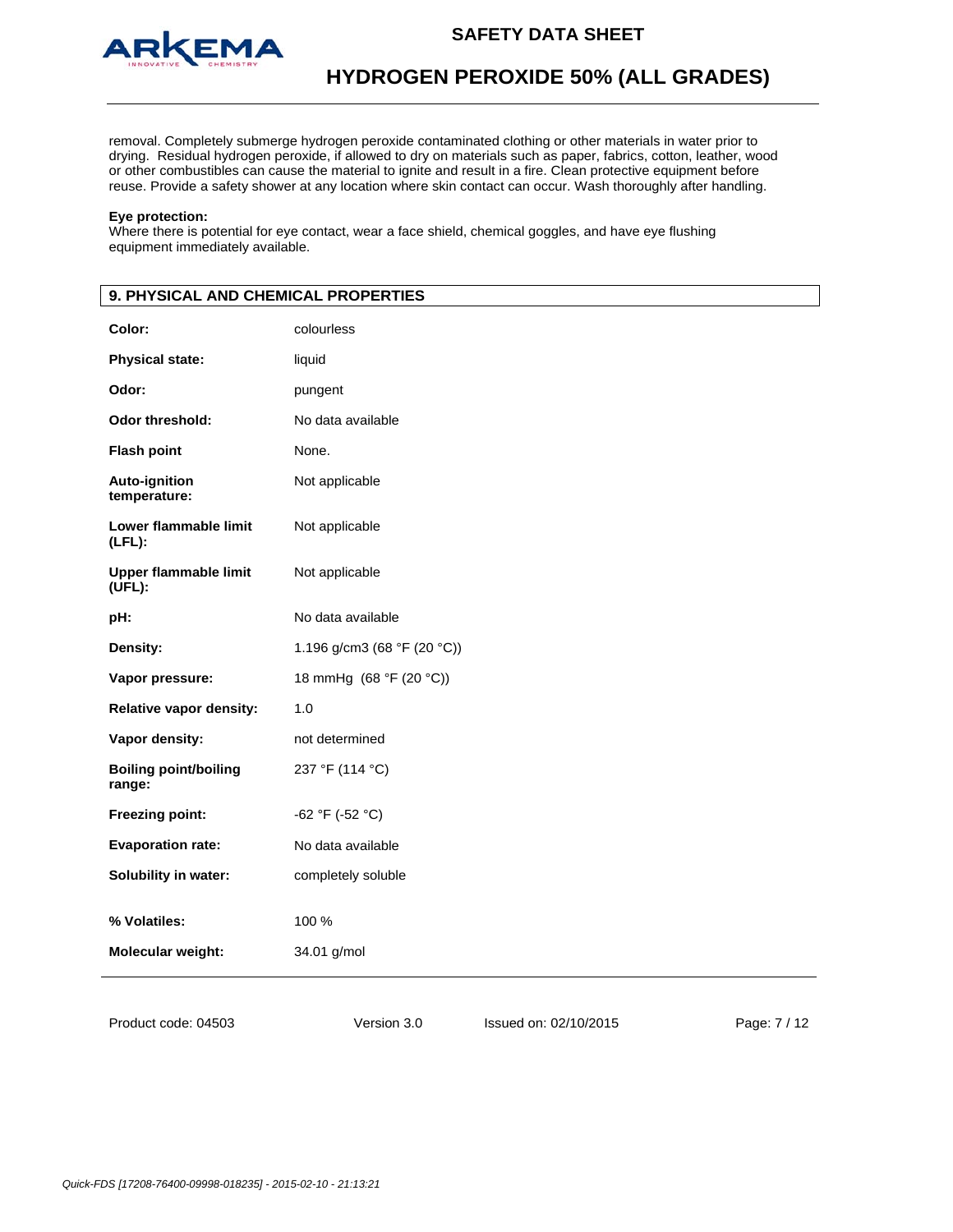

# **HYDROGEN PEROXIDE 50% (ALL GRADES)**

| Oil/water partition<br>coefficient: | No data available                   |
|-------------------------------------|-------------------------------------|
| <b>Thermal decomposition</b>        | No data available                   |
| <b>Flammability:</b>                | See GHS Classification in Section 2 |

# **10. STABILITY AND REACTIVITY**

### **Stability:**

This material is chemically stable under normal and anticipated storage, handling and processing conditions.

### **Materials to avoid:**

Metals Organic materials Reducing agents Metallic oxides Dusts Combustible materials (e.g., wood, sawdust) Alkaline materials

## **Conditions / hazards to avoid:**

Material decomposes with the potential to produce a rupture of unvented closed containers.

### **Hazardous decomposition products:**

This material decomposes if contaminated, causing fire and possible explosions. Oxygen can be liberated at temperatures above ambient.

## **11. TOXICOLOGICAL INFORMATION**

### **Data for HYDROGEN PEROXIDE 50% (ALL GRADES)**

### **Acute toxicity**

**Oral:**

Toxic if swallowed. (Rat)  $LD50 = 225 - 1,200$  mg/kg. (50 %) (as aqueous solution)

### **Dermal:**

Practically nontoxic. (Rat) LD50 = 9,200 mg/kg. (70 %) (as aqueous solution)

### **Inhalation:**

No deaths occurred. (Rat) 4 h LC0 > 0.17 mg/l. (50 %) (saturated vapor)

# **Specific target organ toxicity - single exposure:**

May cause respiratory irritation.

### **Skin Irritation:**

Causes severe skin burns. (Rabbit) (1 h) (50 %) (aqueous solution)

### **Eye Irritation:**

Product code: 04503

Version 3.0 Issued on: 02/10/2015 Page: 8 / 12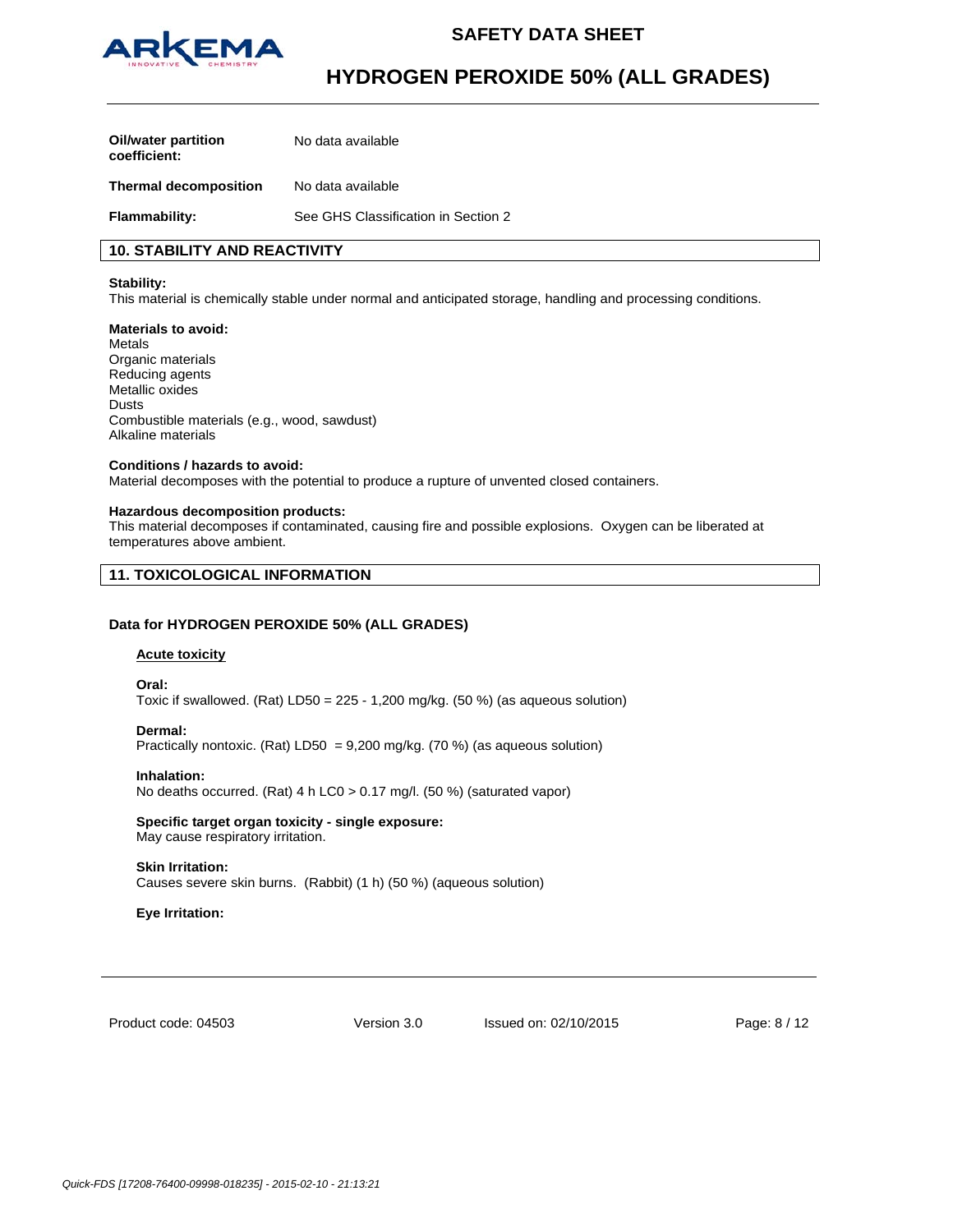

Causes serious eye damage. (Rabbit) (70 %) (aqueous solution)

## **12. ECOLOGICAL INFORMATION**

### **Chemical Fate and Pathway**

Data on this material and/or a similar material are summarized below.

#### **Ecotoxicology**

Data on this material and/or a similar material are summarized below.

## **13. DISPOSAL CONSIDERATIONS**

### **Waste disposal:**

Dilution with water is the preferred method of disposal. Dispose of in accordance with federal, state and local regulations. Consult a regulatory specialist to determine appropriate state or local reporting requirements, for assistance in waste characterization and/or hazardous waste disposal and other requirements listed in pertinent environmental permits. Note: Chemical additions to, processing of, or otherwise altering this material may make this waste management information incomplete, inaccurate, or otherwise inappropriate. Furthermore, state and local waste disposal requirements may be more restrictive or otherwise different from federal laws and regulations.

Take appropriate measures to prevent release to the environment.

# **14. TRANSPORT INFORMATION**

### **US Department of Transportation (DOT)**

| <b>UN Number</b><br>Proper shipping name<br>Class<br>Subsidiary hazard class<br>Packaging group<br>Marine pollutant<br><b>International Maritime Dangerous Goods Code (IMDG)</b> | 2014<br>5.1<br>(8)<br>$\mathbf{H}$<br>no | Hydrogen peroxide, aqueous solutions |              |
|----------------------------------------------------------------------------------------------------------------------------------------------------------------------------------|------------------------------------------|--------------------------------------|--------------|
| <b>UN Number</b><br>Proper shipping name<br>Class<br>Subsidiary hazard class<br>Packaging group<br>Marine pollutant                                                              | 2014<br>5.1<br>(8)<br>$\mathbf{H}$<br>no | HYDROGEN PEROXIDE, AQUEOUS SOLUTION  |              |
| <b>15. REGULATORY INFORMATION</b>                                                                                                                                                |                                          |                                      |              |
| <b>Chemical Inventory Status</b><br>EU. EINECS                                                                                                                                   |                                          | <b>EINECS</b>                        | Conforms to  |
| Product code: 04503                                                                                                                                                              | Version 3.0                              | Issued on: 02/10/2015                | Page: 9 / 12 |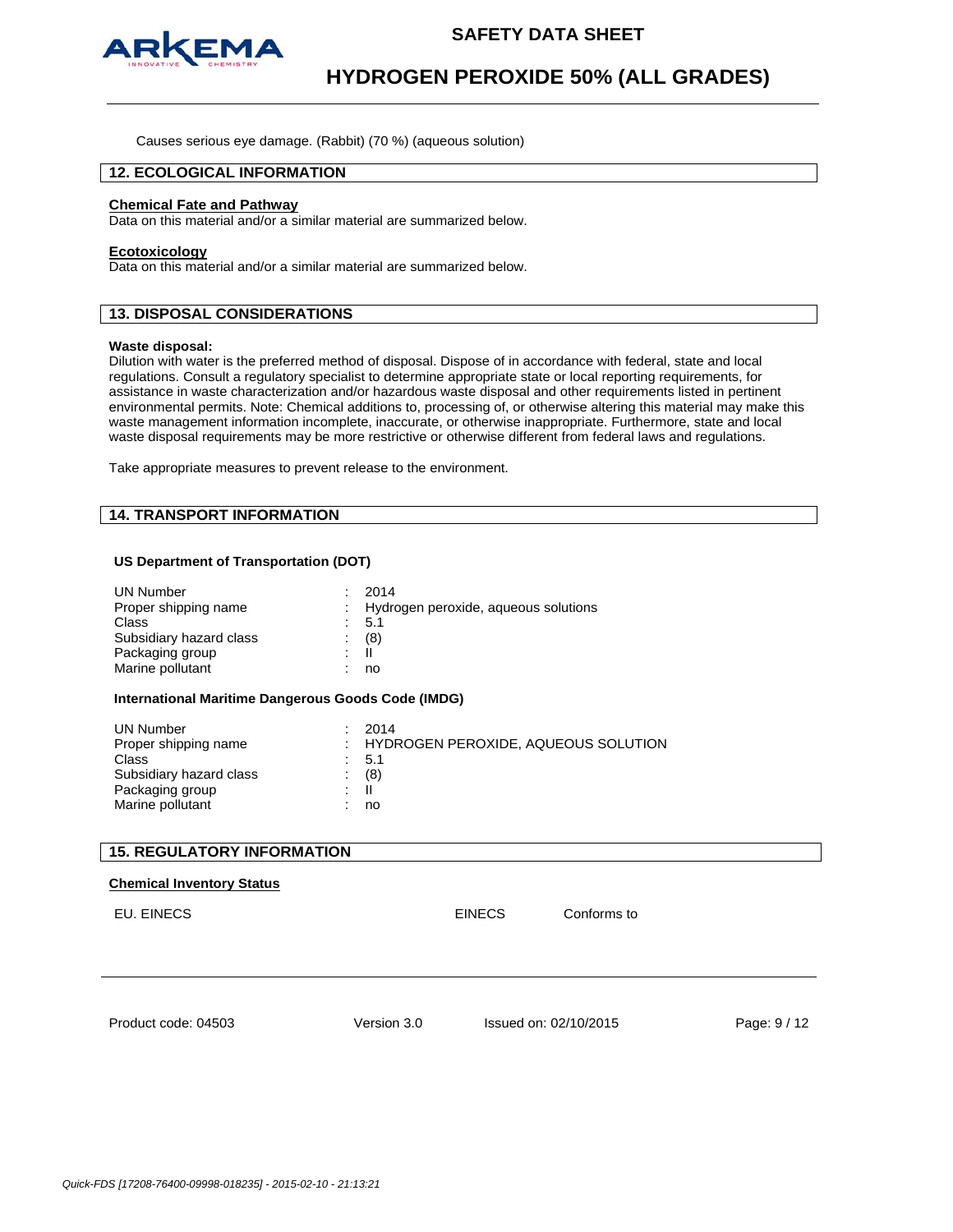

# **HYDROGEN PEROXIDE 50% (ALL GRADES)**

| US. Toxic Substances Control Act                                                        | TSCA        | The components of this product are all on<br>the TSCA Inventory. |
|-----------------------------------------------------------------------------------------|-------------|------------------------------------------------------------------|
| Australia. Industrial Chemical (Notification and<br>Assessment) Act                     | <b>AICS</b> | Conforms to                                                      |
| Canada, Canadian Environmental Protection Act<br>(CEPA). Domestic Substances List (DSL) | DSL.        | All components of this product are on the<br>Canadian DSL.       |
| Japan. Kashin-Hou Law List                                                              | ENCS (JP)   | Does not conform                                                 |
| Korea. Existing Chemicals Inventory (KECI)                                              | KECI (KR)   | Conforms to                                                      |
| Philippines. The Toxic Substances and Hazardous<br>and Nuclear Waste Control Act        | PICCS (PH)  | Does not conform                                                 |
| China. Inventory of Existing Chemical Substances                                        | IECSC (CN)  | Does not conform                                                 |

### **United States – Federal Regulations**

### **SARA Title III – Section 302 Extremely Hazardous Chemicals:**

| Chemical Name            | CAS-No.   | SARA       | <b>SARA</b> |
|--------------------------|-----------|------------|-------------|
|                          |           | Reportable | Threshold   |
|                          |           | Quantities | Planning    |
|                          |           |            | Quantity    |
| <b>HYDROGEN PEROXIDE</b> | 7722-84-1 | 1000 lbs   | $1000$ lbs  |
|                          |           |            |             |

## **SARA Title III - Section 311/312 Hazard Categories:**

Acute Health Hazard, Fire Hazard, Reactivity Hazard

## **SARA Title III – Section 313 Toxic Chemicals:**

This material does not contain any chemical components with known CAS numbers that exceed the threshold (De Minimis) reporting levels established by SARA Title III, Section 313.

### **Comprehensive Environmental Response, Compensation, and Liability Act (CERCLA) - Reportable Quantity (RQ):**

The components in this product are either not CERCLA regulated, regulated but present in negligible concentrations, or regulated with no assigned reportable quantity.

### **United States – State Regulations**

### **New Jersey Right to Know**

Chemical Name CAS-No. Water 7732-18-5 HYDROGEN PEROXIDE 7722-84-1

Product code: 04503

Version 3.0 Issued on: 02/10/2015 Page: 10 / 12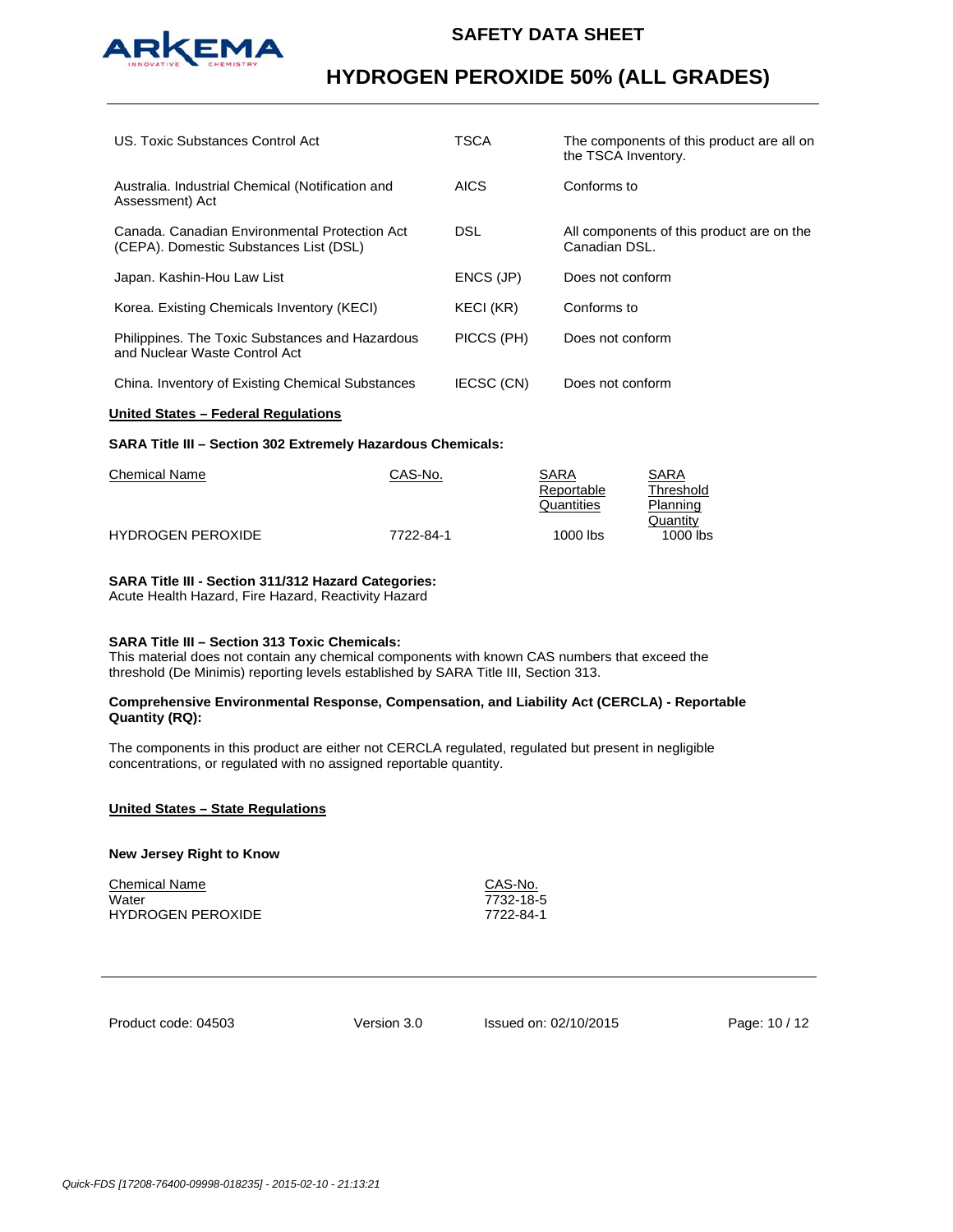

### **New Jersey Right to Know – Special Health Hazard Substance(s)**

| <b>Chemical Name</b><br><b>HYDROGEN PEROXIDE</b>                    | CAS-No.<br>7722-84-1 |
|---------------------------------------------------------------------|----------------------|
| Pennsylvania Right to Know                                          |                      |
| <b>Chemical Name</b><br>Water                                       | CAS-No.<br>7732-18-5 |
| <b>HYDROGEN PEROXIDE</b>                                            | 7722-84-1            |
| Pennsylvania Right to Know - Environmentally Hazardous Substance(s) |                      |

| Chemical Name            | CAS-No.   |
|--------------------------|-----------|
| <b>HYDROGEN PEROXIDE</b> | 7722-84-1 |

### **California Prop. 65**

This product does not contain any chemicals known to the State of California to cause cancer, birth defects, or any other reproductive defects.

# **16. OTHER INFORMATION**

## **Full text of H-Statements referred to under sections 2 and 3.**

- H272 May intensify fire; oxidiser.
- H301 Toxic if swallowed.
- H314 Causes severe skin burns and eye damage.
- H318 Causes serious eye damage.<br>H332 Harmful if inhaled.
- H332 Harmful if inhaled.<br>H335 May cause respiration
- May cause respiratory irritation.
- H412 Harmful to aquatic life with long lasting effects.

### Miscellaneous:

| Other information:         | This MSDS covers the following grades of 50% H2O2: ALBONE®,<br>PEROXAL®, VALSTERANE®; A; Alb, BIO; CG; CG-HP; CGHP;<br>CLG: DS: FG: M: MS. |
|----------------------------|--------------------------------------------------------------------------------------------------------------------------------------------|
| <b>Latest Revision(s):</b> |                                                                                                                                            |
| Revised Section(s):        | New GHS SDS                                                                                                                                |
| Reference number:          | 000000033382                                                                                                                               |
| Date of Revision:          | 02/10/2015                                                                                                                                 |

ALBONE® is a registered trademark of Arkema Inc. PEROXAL® is a registered trademark of Arkema Inc. VALSTERANE® is a registered trademark of Arkema Inc.

Date Printed: 02/10/2015

| Product code: 04503 |  |  |
|---------------------|--|--|
|---------------------|--|--|

Version 3.0 Issued on: 02/10/2015 Page: 11 / 12